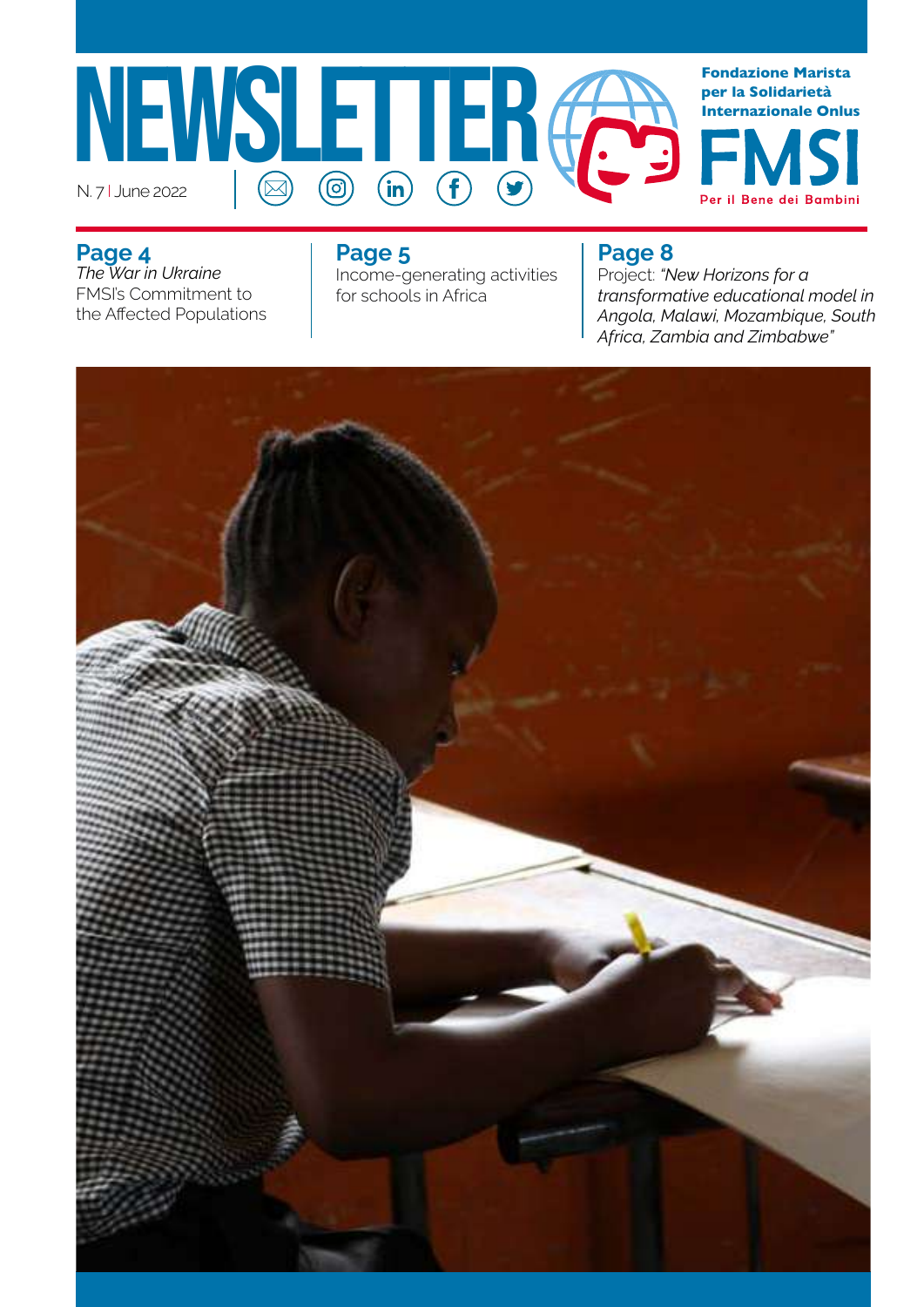**Land grabbing** is now the term attributed by the critical press to transactional land acquisitions, land investments undertaken by Western countries in order to reduce the risk of food insecurity and to meet the demand for alternative energy and other needs that only developing countries seem

to be able to meet with their natural resources. However, this grand solution promoted by many global powers turns out to have a downside that is increasingly difficult to hide; the idea of exploiting "empty lands" and underutilized lands in an efficient manner is revealed to be merely a land rush in which the continuation of classic North-South dynamics is reconfirmed.

To date among the top investor countries, we find without much surprise the United States, Great Britain, the Netherlands; along with China and India, seeking resources in the most vulnerable countries of Africa of Latin America and Asia. Eastern Europe has recently been considered attractive prey in this business and many stakeholders have turned their eyes to Romania, which turns out to be some of the richest land in Europe as well as the site of extensive land speculation.

In recent decades Oxfam America reports that more than 81 thousand hectares of land, a space the size of the state of Portugal, have been occupied, and that since the 2008 financial crisis the phenomenon has grown by 1000%. The international organization says that this practice in addition to damaging the place itself has irreparable repercussions on local populations. The loss of arable fields on which indigenous farmers are dependent results in extreme poverty, food insecurity, loss of identity and tradition. Coming up short are a long list of civil and political rights that appear difficult to claim because of the few clear decrees regulating area purchases or leases. Transparency of contracts appears to be to date still one of the biggest problems in the matter forcing indigenous communities to abandon their spaces without any kind of notice leaving them deprived of any dignity and possibilities. Transparency is also absent with respect to the resources actually exploited; in fact, land grabbing should only concern arable land, which instead is only one part of a whole

involving forests, water and mineral resources. Agenda 2030 and the SDGs have not been sufficient to develop an ethical consciousness in the economic and productive sector, the goals of equality, peace, and poverty alleviation are not only ignored but

### Land grabbing A scramble for land

also disregarded. People, prosperity, peace, partnership and planet, the five founding pillars of the Agenda, have been totally bypassed by land grabbing. A very recent solution to the problem identified was the Free Prior Information Consent (FPIC), a document supported by companies and organizations as a tool for including local communities in territorial development processes. However, according to the FAO, the cracks in this initiative are significant. Unfortunately, the FPIC does not offer any kind of

protection or guarantee of concrete rights to families, who are informed, but are left with no tools to appeal to in order to oppose land grabbing. The Consensus then rediscovers itself as yet another political card to be exploited to stem protests and movements without being in any way useful to societies by becoming a channel for the continuation of injustice and discrimination.

An important role with respect to this issue has been played by the World Bank, which instead of being complicit and supportive of the peoples has unthinkingly promoted investment in arable land. Peasant Organizations from Asia, Africa, the Americas and Europe have held the World Bank and the International Monetary Fund (IMF) responsible for independently providing large-scale land grabbing by increasing global inequality. The neoliberalism so much promoted by the two institutions par excellence and the pushes for land privatization were, according to peasant organizations, the causes of the rising cost of living for all communities. Since the 1980s, the two international bodies, together with the WTO (Common Market Organization), have forced Southern states to decrease investment in food production and reduce support for peasants and small farmers. This is because over time food reserves managed by states have reached prices that are no longer sustainable, forcing different governments to reduce and privatize them under structural adjustment schemes.

The Indonesian Farmers' Union testifies that *"The World Bank and the International Monetary Fund, in the name of the Structural Adjustment Program, have pushed for the financialization and privatization of natural resources in Indonesia. When people oppose these land grabs-which take place in the name of REDD+ or other similar programs-farmers are attacked, jailed and criminalized. The case of Ahmad Azhari, who was kept in prison for almost 9 months for defending farmers' rights, is recent. All these institutions are here to help multinational corporations expand their business, rather than to lift people out of poverty"* (**Zainal Arifin Fuad, national peasant leader of Serikat Petani Indonesia -SPI**).

Land grabbing we see then that it responds to a logic that is now increasingly diverging from that of sustainability despite the fact that sustainability is the only viable way to continue to inhabit a world on a human scale. Biodiversity and the finiteness of space should remain in front of our awareness and should help us learn to share the only planet we have.

### by Sofia Basile

*Former FMSI volunteer and researcher*

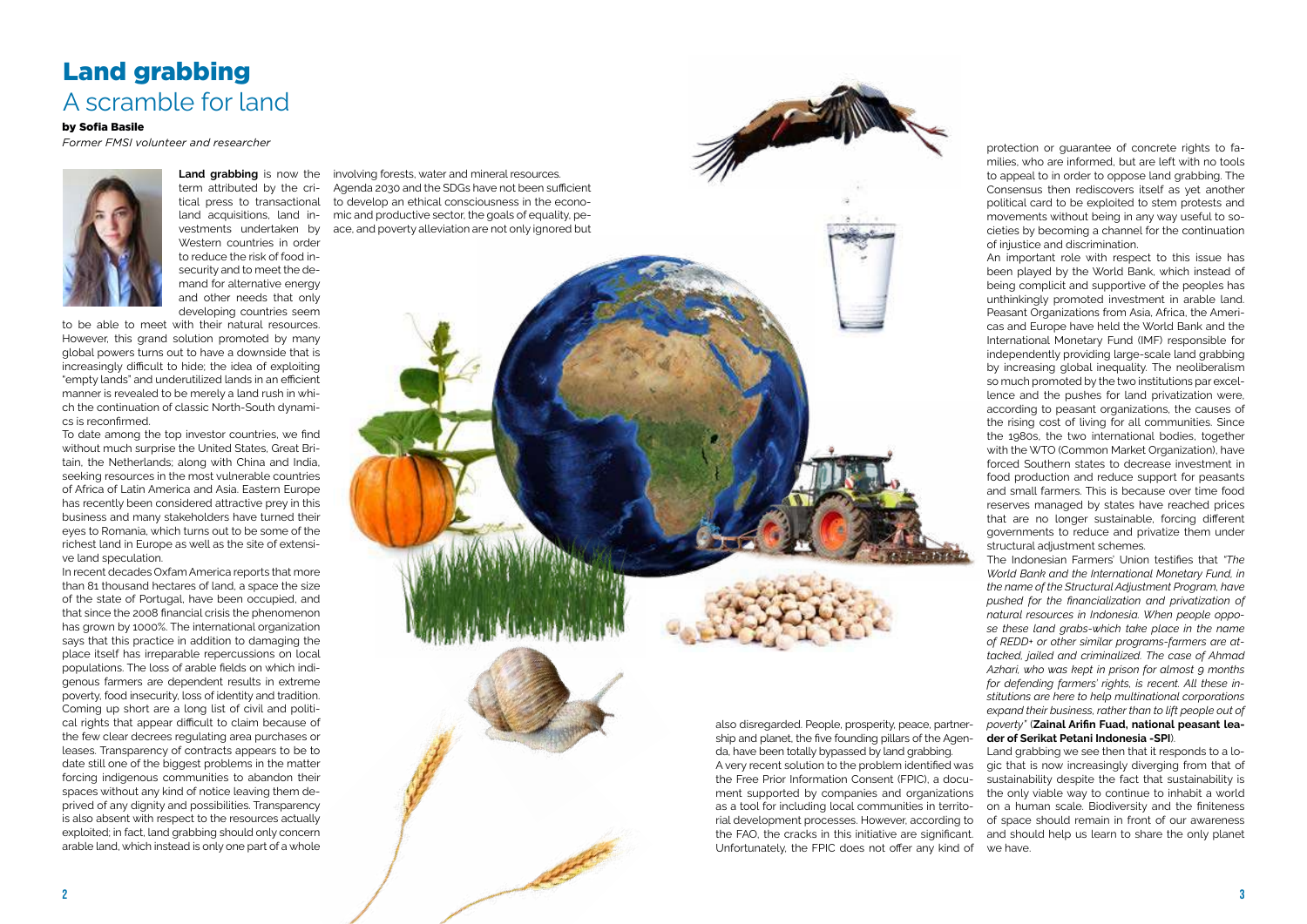**The Ukraine-Russia crisis, which has been shocking the world for months,** did not break out suddenly, but stems from an open conflict between two countries that started a long time ago. Since the beginning of the clashes, the conflict has led to a worsening of the living conditions of the populations involved, with a dramatic impact both in socio-economic and security terms, disrupting the lives of entire families with children forced to live in an ongoing state of conflict that has resulted in reduced access to services and the impossibility of access to safe, quality education.

#### **The global pandemic has further exacerbated the situation, adding further pressure on the already very tried population.**

To date, more than 7.5 million children in Ukraine are in grave danger, displaced within their own country or beyond its borders.

"More than 14.5 million people are on the run, mothers and children. Hospitals, schools, orphanages, homes are under attack. At least 257 children have been killed and 394 injured as of 22 May, with the real number probably growing every day. More than 20.2 million people are in need of humanitarian assistance: 5.3 million are children under the age of 18, 3 million of them inside the war-torn country. More than 2 million women and children are in urgent need of life-saving nutritional assistance, 2.2 million are in need of protection, including children and internally displaced persons, and are at risk of family separation, gender-based

violence and explosive devices. More than 3.3 million children in need of education, 3.3 million in need of economic support' (Source: UNICEF).

**In such a dramatic and extremely delicate scenario, FMSI decided to give concrete help.** In collaboration with the Italian Red Cross and some parishes in the city of Rome, and thanks to the support of FMSI supporters and the precious contribution of the Military Ordinariate, we were able to launch a campaign to collect basic necessities. At the beginning of April it was possible to deliver to the Parish of St. Hilary of Poitiers over five quintals of basic necessities which will be destined for the Ukrainian refugees in Rome. We collected 120 kg of food, 230 kg of clothes, 50 kg of medicines, 15 boxes containing intimate hygiene goods, 5 kg of toys and early childhood accessories.

Our efforts have not stopped there. **FMSI continues to collect basic necessities to continue supporting the Ukrainian population through essential humanitarian interventions for families and children affected by the conflict.** We collect and distribute hygiene kits, food and money for all those in need.

For those who wish to continue supporting our cause, please contact Francesco at FMSI at +39 3385360289 and/or email fmastrorosa@fms.it.

**Thank you to all those who have helped us and to those who will continue to do so.**



### The War in Ukraine FMSI's Commitment to the Affected Populations

*"I want to work in the fashion industry"* Mary Mulusa is 16 years old and since 2 months she has been attending the sewing and tailoring course at the St. Paul school near Kabwe, Zambia. Like so many girls in Zambia, Mary did not finish secondary school. Transition rates from primary to secondary school in the country continue to remain low, due to lack of places to accommodate all students, high costs of education, and long distances to travel to many schools. Add to these already insurmountable obstacles, girls often face the challenges of child marriage and teenage pregnancies.

The sewing and tailoring course is in a class inside the St. Paul secondary school near Kabwe, Zambia. It is a free of charge course for all boys and girls who have dropped out of school and are looking for a second chance. The classroom was set up with 12 electric sewing machines and two trainers who alternate during the tailoring courses that are held in the afternoon. The initiative is supported by funds from the New Horizons Project, funded by Misean Cara, within the 'Income Generating Activities' (IGA).' The purpose of IGAs is to engage schools in activities that can generate income to be reinvested in scholarships for children in need or other social projects. In the framework of New Horizons, a total of 16 IGAs are underway in 21 schools in Zambia and 4 other countries in the region (Zimbabwe, Mozambique, Angola and Malawi) ranging from school gardens, chicken farming or other small entrepreneurial activities. Income generation activities *"can be profitable ventures that schools could tap into to raise extra* 

*funds for financing educational programmes"* ("An Evaluation of Income Generating Projects in Public Secondary Schools", Hezron Nyagaka Nyamwega, International Journal of African and Asian Studies). Furthermore, some of the initiatives are important learning opportunities for students: when children are directly involved the IGA can contribute significantly to increasing their ability to make decisions and achieve personal goals centered on the well-being of the community.

*"I want to become a tailor, it's my future,"* says Brian Mashilipa, 16. *"In the classroom with me there are other boys; numerically we are less than the girls but we are not less skilled!"* The school is in fact open to everyone, boys and girls as long as they are older than 14.

*"We initiated this project driven by the great need to give an alternative to these children who have often dropped out of school."* tells Reuben Banda, director of St. Paul's School. Among other activities, the students of the sewing and tailoring course make school uniforms that they then sell to St. Paul's school. *"The school saves something on school uniforms, and the children make their activity sustainable with positive effects of an economic and social nature. Not only does it seem to work but above all the boys are learning a job: this is the best way to give them a concrete chance to break the cycle of poverty".*

### Income-generating activities for schools in Africa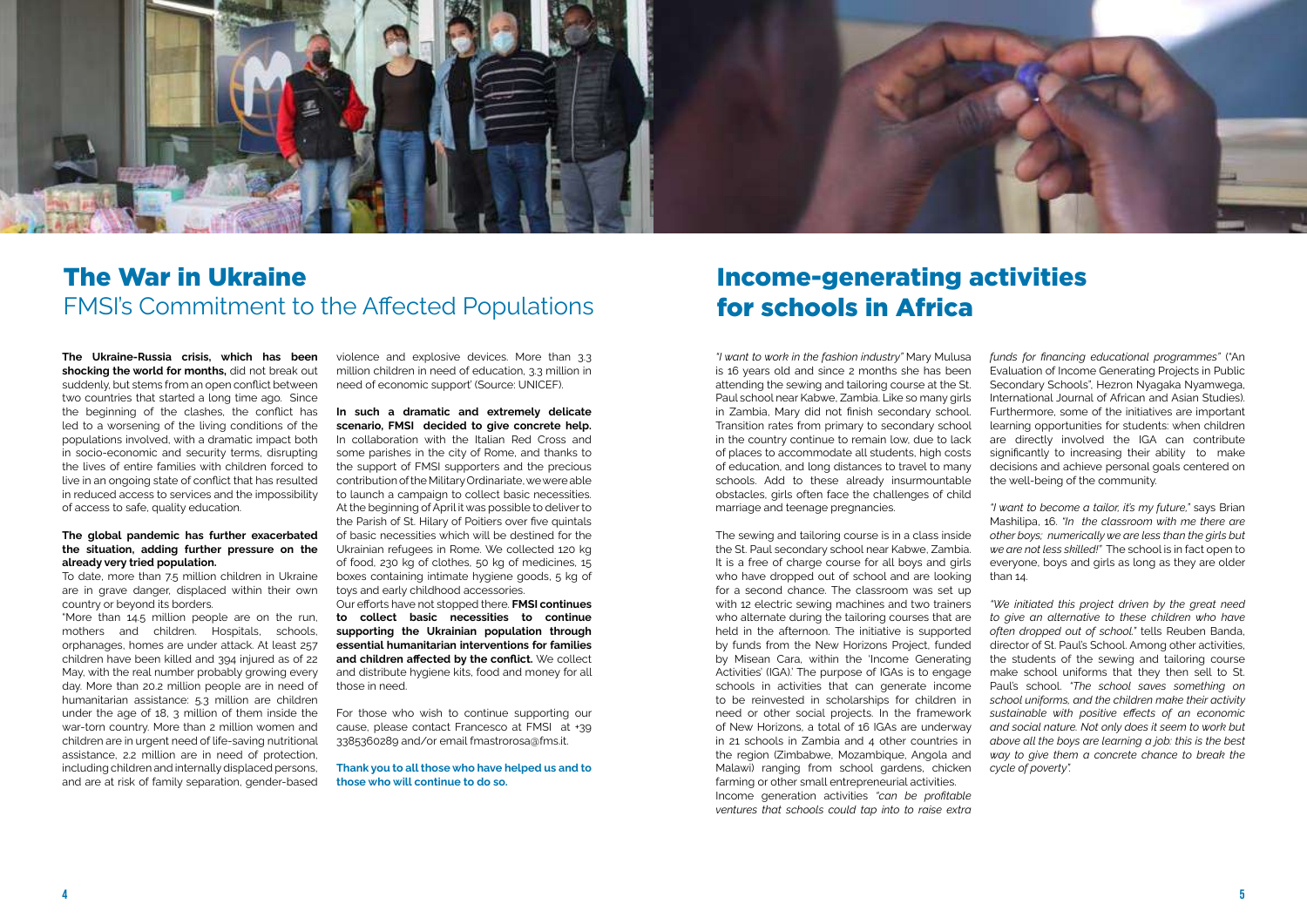The **5x1000** is a tax return that the Italian government distributes among organizations carrying out socially relevant activities. Eligible organizations are involved in activities of social interest, voluntary work or scientific research. To donate your 5x1000 to an association, simply indicate its tax code on your income tax return form. FMSI has been a recipient of the 5x1000 since 2008 and, just to provide an example, the figures for the latest years are shown below:

- Year 2016, n. 109 Supporters: € 6,236.26 amount collected;
- Year 2017, no. 115 Supporters:  $\epsilon$  6,415.96 amount collected;
- Year 2018, no. 115 Supporters: € 6,754.80 amount collected;
- Year 2019, no. 95 Supporters: € 7,012.23 amount collected;
- Year 2020, no. 59 Supporters: € 4,983.64 amount collected;

#### **Funds donated to FMSI were applied to several of our projects,** for instance:

to the project, the school can offer an improved learning environment and adequate health facilities for the high number of students.

*• "Training new generation in South Sudan"*  implemented in Yambio in South Sudan. The project, which is part of the broader 'Solidarity with South Sudan' programme, supported the training programme for local primary school teachers with young people from all parts of the country, including minorities and students from refugee camps on the borders with the country. The students from the course are then employed as Primary school teachers in schools in their home villages or in other areas where there is a shortage of teaching staff.

- '*One Dollar for Breakfast Un desayuno para un niño = un dolar'* in Caracas, Venezuela. The recipients were children from economically vulnerable families suffering from severe malnutrition and its associated physical and health consequences. The project, in partnership with the Marist Brothers of Venezuela, aimed to provide breakfast daily to children studying at six popular free schools run by the Marist Brothers, for the duration of the school year.
- *• "School manteinance Renovation of the sanitation and other facilities at Bilene Marist schools"* in Bilene, Mozambique. The project enabled the renovation of the school's toilets, which were in a poor state of repair, and the repainting of the school buildings. The Marist **Sincere thanks to all of you.**  school in Bilene is located in a very poor rural area, where basic services are lacking. It is the only secondary school in the area, along with six primary schools, for a high number of children and young people. The school's 1023 students, both boys and girls, come from economically vulnerable families, who live from fishing and subsistence farming. The school supports itself with state aid and through very low fees that the students pay according to their income. Thanks

Since 2021, FMSI staff has been realigned to devote part of its energies to a real awareness-raising campaign to raise funds through the 5x1000. The Foundation relies on the contacts of the individuals working at FMSI which makes it possible to establish a direct relationship between potential donors and the Foundation itself . An appreciable improvement was achieved as FMSI provided its activities and aims to each potential donor. FMSI donors could observe that FMSI work was based on the optimization of resources for the total benefit of the most needy through its projects, as well as maximum transparency. This has been the most important key element in terms of credibility of FMSI - The Foundation , keeping its supporters constantly informed about the Projects realized thanks to the 5x1000 contribution through summary sheets and dedicated communications.

FMSI is particularly pleased to share the encouraging result obtained for the year 2021:

In 2021, the number of FMSI supporters reached a total of **328**, for a total amount **€ 18,750.82**



## Our 5x1000 Results we have achieved over the years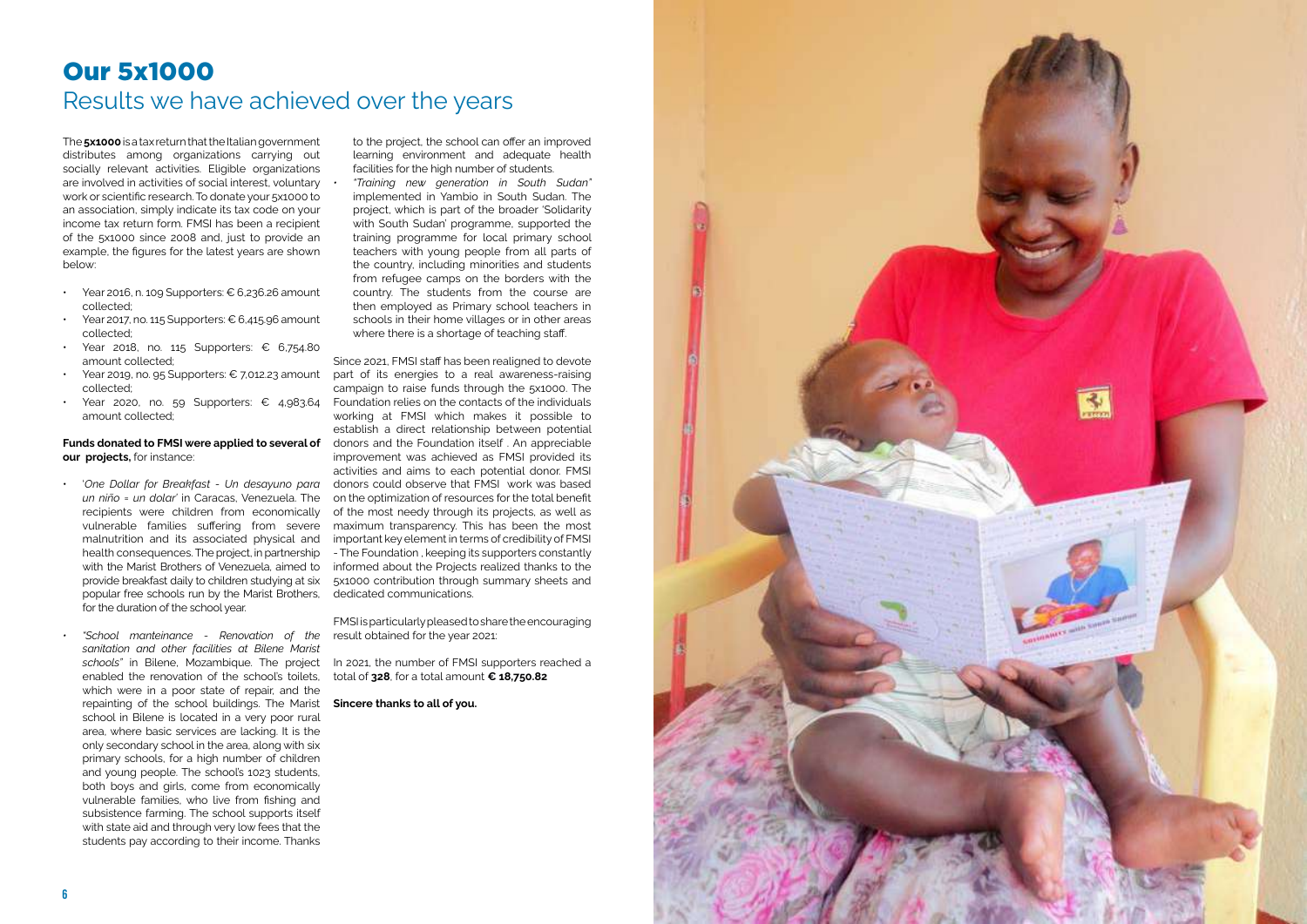

### New Horizons for a transformative educational model in Angola, Malawi, Mozambique, South Africa, Zambia and Zimbabwe

### The Project in brief:

**to quality education for all children in order to promote equity, social justice and inclusion in Angola, Malawi, Mozambique, South Africa, Zambia and Zimbabwe.**

Access to education is more difficult for children who are part of socially excluded communities or groups, such as low-income families, orphans, refugees, disabled. At institutional level, all countries' education systems need to be strengthened to scale up inclusive literacy programs and address the challenges of equity, quality, and social justice.

**New Horizons'aim is to increase equal access** New Horizons is under implementation in 21 local schools and communities in Malawi, Angola, Zambia, Zimbabwe, South Africa and Mozambique. 18.334 students, 795 teachers and 469 school staff are involved, with the view to extend outcomes to some other non-Marist Schools to achieve positive, lifelong change, pursuing improvement of school in terms of its capacity to become a place for the safeguarding and empowerment of children.

Access to quality education shall be ensured for all students by effectively meeting their diverse needs in a way that is responsive, accepting, respectful and supportive. Marists are at the forefront in implementing child protection policies and a childrights based approach that could contribute to kickstart a reform of the educational systems in order to embrace a holistic approach where the wellbeing of the children is the priority.

### Aim of the Project:

**12.500** children and girls coming from poor and marginalized families who are enrolled in Marist schools in the 6 countries involved.

- **16** income generating projects implemented in 4 countries.
- **•• 3 UPR** for the defense of child rights sent to the UN.
- **22** stakeholder engaged for extending school policies, good practices advocacy schemes and tools produced to other non-Marist schools.

Keeping school fees affordable and supporting drop-out students (especially girls) with Income Generating Activities (IGA) is one of the ways the Marists want to tackle the poverty issue.

Through the capacity building and sharing best practice at different levels, initiatives will be promoted in each school for the access to education for disadvantaged children and youngsters in the local community. Specific intervention on the Child Rights and inclusive education aim to increase the capacity to respond to vulnerable students' needs: learners need to be prepared to engage in society, to access meaningful citizenship and to acknowledge the values of human rights, freedom, tolerance and non-discrimination. This will further promote the access to education for vulnerable children and will prevent school dropouts. For what concerns disabilities and gender, teachers will be trained and made aware of children rights and the rights of people with disabilities, increasing their ability to meet their students' needs.



**• 770** school leaders and teachers from Marist schools who adopted new educational standards and inclusive teaching methods.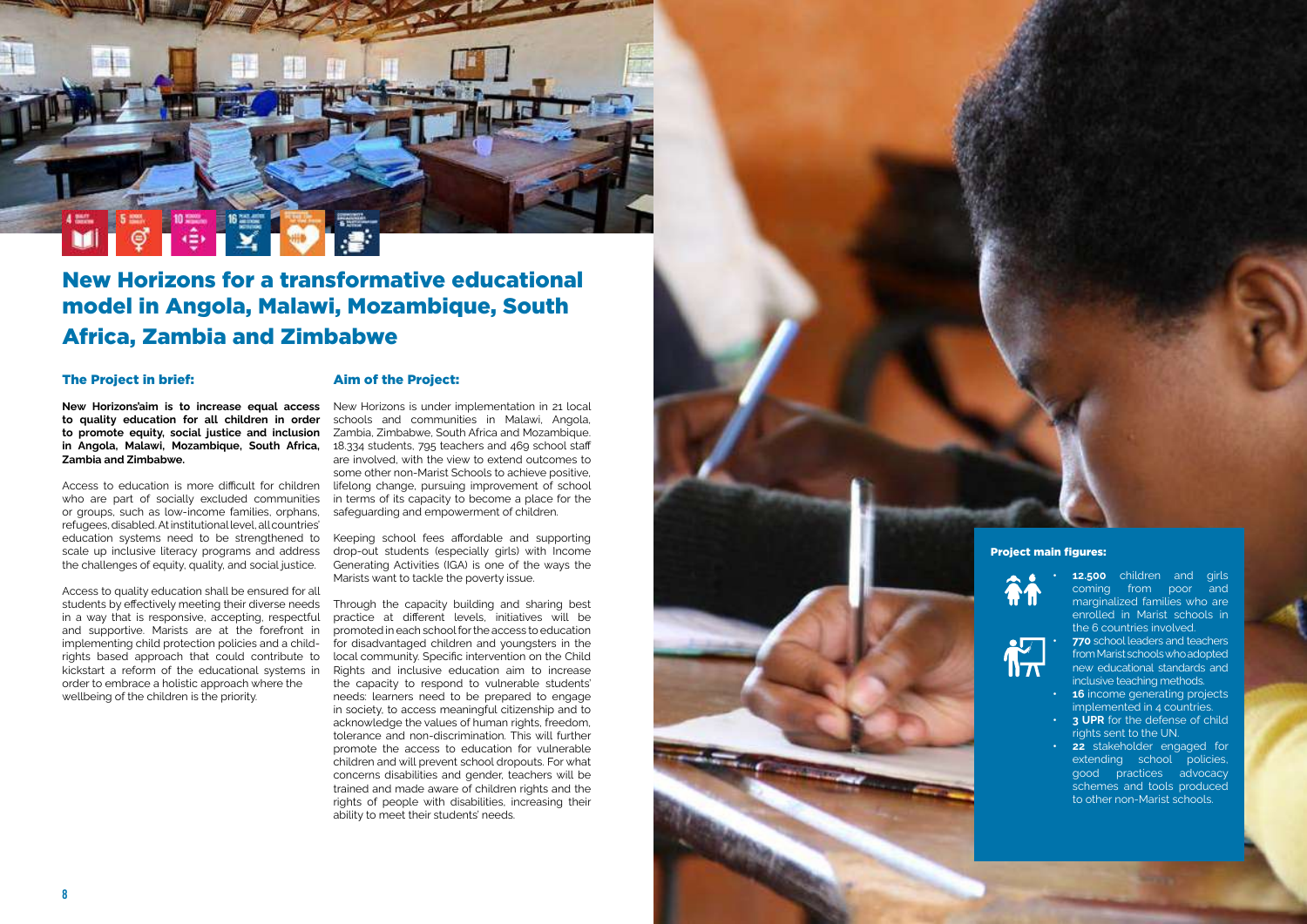### "Equity of access to quality education for girls and disadvantaged children in Malawi"

### The Project in brief:

**quality of education in 4 Marist and 3 non-Marist schools in Malawi by ensuring the improvement** 

FMSI is currently implementing the Project *"Equity of access to quality education for girls and disadvantaged children in Malawi",* thanks to the support of one of its main Donors, Misean Cara. Malawi has a high rate of illiteracy as many people are unable to read and write and if about 50% of girls in Malawi complete primary school, only a third of these make it to secondary school and only support programs that enhance communication one in five graduates.

**The objective of the Project is to improve the** The2outcomesofthisproposalareimproving quality of equal access to education, particularly for girls. of equal access to education in particular for girls. education in 4 Marist Schools and in 3 Non-Marist Schools in Malawi and ensuring the improvement To achieve these outcomes, a set of activities will be implemented involving 7 schools, 2.974 students, 160 teachers, and various key stakeholders at local and national level. Among the main activities: 7 new girls empowerment clubs in each school to be created, stakeholders' engagement, training of peer counsellors, empowerment of children and young people for a healthy, provision of material and skills and self-confidence, psycho-social training

Girls' education in Malawi is a huge challenge: Malawi and skills development. has one of the highest rates of child marriage in the world — more than 40% of its girls marry before 18. And once they wed, many of these girls drop out of school. In addition, a crisis like the pandemic is leading even more girls to give up on school. Girls Empowerment clubs, if properly supported by programs that enhance communication skills and self-confidence and psycho-social training and skills development, are able not only aimed to get girls into school, but also to ensure that girls learn and feel safe while in school; have the opportunity to complete all levels of education acquiring the knowledge and skills to compete in the labour market; learn the socio-emotional and life skills necessary to navigate and adapt to a changing world; make decisions about their own lives; and contribute to their communities and the world.

### Aim of the Project:

- **4.105** children who will have improved their ability to take health and safety measures. **• 4.105** students will have im-
- proved their communication skills.
- **• 4.105** students will benefit from ICT solutions.
- **• 300** teachers and students trained.
- **15** stakeholders involved in the project.
- **• 8** girls empowerment clubs created.
- **1.560** girls benefiting from the resilience, psycho-social training and skills development programme.

From a rights-based approach, the project will also seek to lobby the government of Malawi to place education as a priority of all without any discrimination in both policy and practice. In particular, the project will aim at lobbying the government of Malawi through the Ministry of Education, Science and Technology. The project is consistent with three key priorities: education, health and human rights and, by reaching the envisaged outcomes. It will contribute to the enhancement of access to quality education in Malawi Secondary Marist and Non-Marist schools. To this end, activities will be implemented to produce measurable outputs to overcome the challenges and creating an impact in the schools and in the areas where the project will take place, helping the direct and indirect beneficiaries to be aware of their potential and letting girls being empowered also about their rights. At the beginning of May, 2022, two FMSI Staff members carried out a field visit to monitor the implementation of the Project activities. In addition to the Executive Project Meetings, the team visited two of the seven schools involved in the Project, Msalura Community Day Secondary School and MAFCO Community Day Secondary School and had the chance to interview students, teachers, parents and headmasters. Interviews highlighted students' in-depth knowledge of the Project, the issues that children and families face and all the ways in which the Project is contributing (and will contribute) to improving their education and lives. The FMSI team had also the possibility to interview the main Project stakeholders, Salima District Commissioner's Office, Director of Education, Youth and Sports & Salima District Education Manager. Interviews highlighted stakeholders' appreciation on the Project and their willingness to actively contribute to its implementation during all of the three years.

To date, this Project is reaching its scopes and all the team members involved, both in FMSI Office in Rome and in the field, is committed to assure it far beyond the Project duration.



#### Il Progetto in numeri: